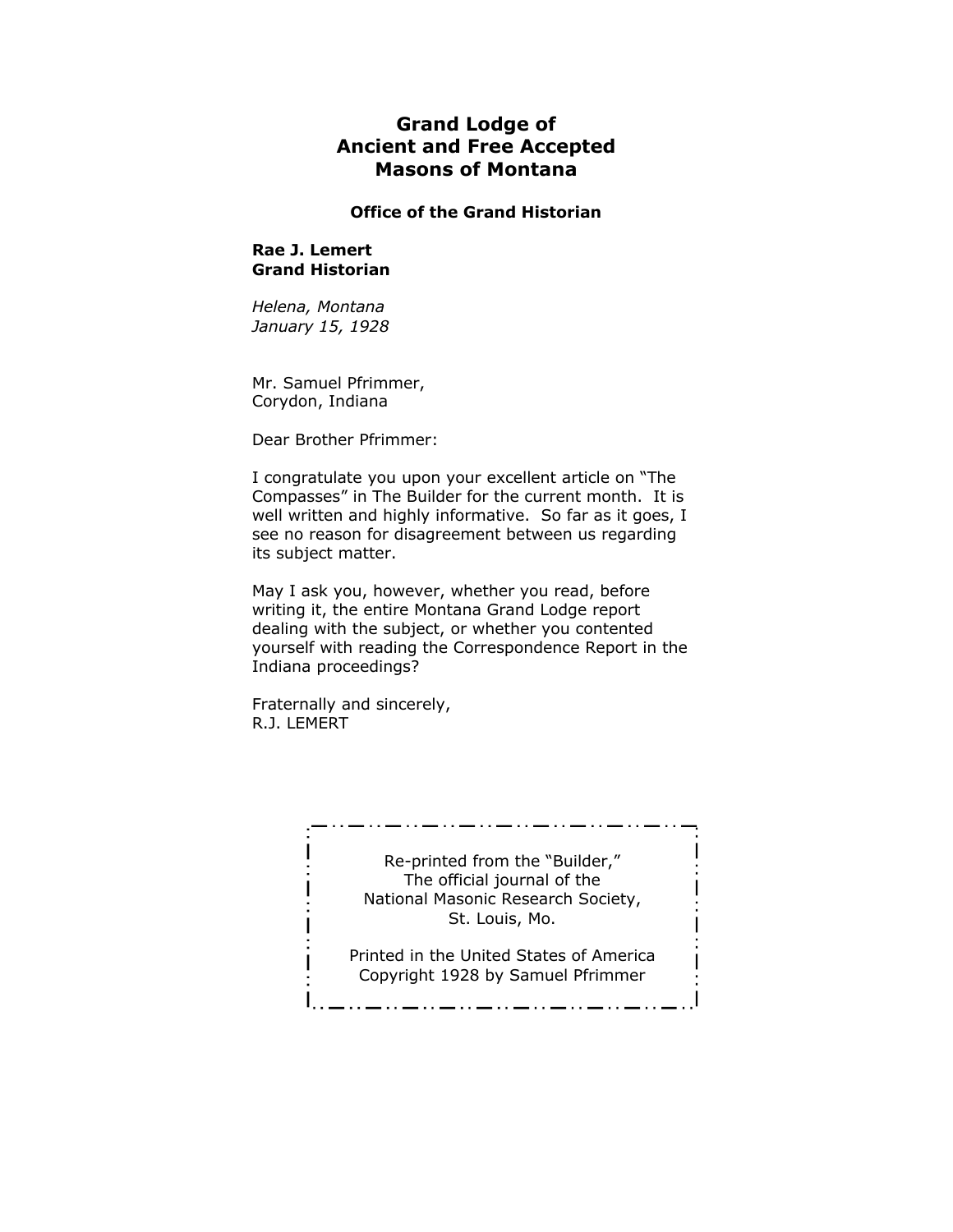# **The Compasses**

by **BRO. S. PFRIMMER P.M. Pisgah Lodge No. 32 Corydon, Indiana**

SITTING in the little library of Pisgah Lodge, No. 32, Corydon, Indiana, the first week in May, 1927, browsing through the annual reports of the Grand Lodge of Indiana, I came across Past Grand Master Gay's Review of the proceedings of the Grand Lodge of Montana for 1925. Bro. Gay wrote with seeming enthusiasm and approval as follows: "The splendid report on the subject of 'Compass or Compasses?' is given by Bro. R. J. Lemert, which concludes with the following recommendation which was adopted:

"This is perhaps the ancient symbolism of the Square and Compass, and we should not destroy or becloud it by over- anxiety to conform to the etymologies of the outer world. Much of the most Sacred symbolism of our institution has been lost forever through the honest but unskilled tinkering of amateur ritualists. Let this Grand Lodge not add to the confusion within the Temple.

"For these and other reasons, with which the committee was not willing further to burden the Grand Lodge, it was recommended that the word 'Compass' be once again given sanction in preference to 'Compasses' wherever it appears in our work, written or unwritten."

At once the question arose, why should Reviewer Gay refer to this action of the Grand Lodge of Montana with such enthusiasm and apparent approval? Upon inquiry, I was informed that the Grand Lodge of Indiana had a few years ago adopted a ritual which used the word "Compass" instead of "Compasses," but a record of this action had failed to appear in the Grand Lodge report. This at once opened up a field of investigation. I had been giving the degree lectures for forty-nine years, always using the word "Compasses" and had never had its correctness questioned. I did not know what practice prevailed in the Masonic world and for the purpose of discovering this I wrote to the Grand Secretaries of the Grand Lodges with which Indiana has fraternal relations. I have received sixty-eight answers. Of these sixty-two Grand Secretaries answer that the word in use in their Grand Jurisdictions is "Compasses." Six say "Compass." I am giving a list of the Grand Jurisdictions with answers and comment, if any:

Alabama - Compasses. Alberta - Compasses. Arkansas - Compasses. "Compass" is the nautical instrument for steering. Arizona - Compass. British Columbia - Compasses California - Compass. Colorado - Compasses. Connecticut - In Connecticut the preferred terminology is the plural, Compasses. Delaware - Compasses. District of Columbia - Compasses. England - I return your letter of the 4th of July with the word "Compasses" inserted therein, this being the method of description in the English Jurisdiction. P. Coville Smith, Grand Secretary. Florida - Our Monitor gives it Compasses. Georgia - Compasses. Guatemala - Compasses is called in this Jurisdiction.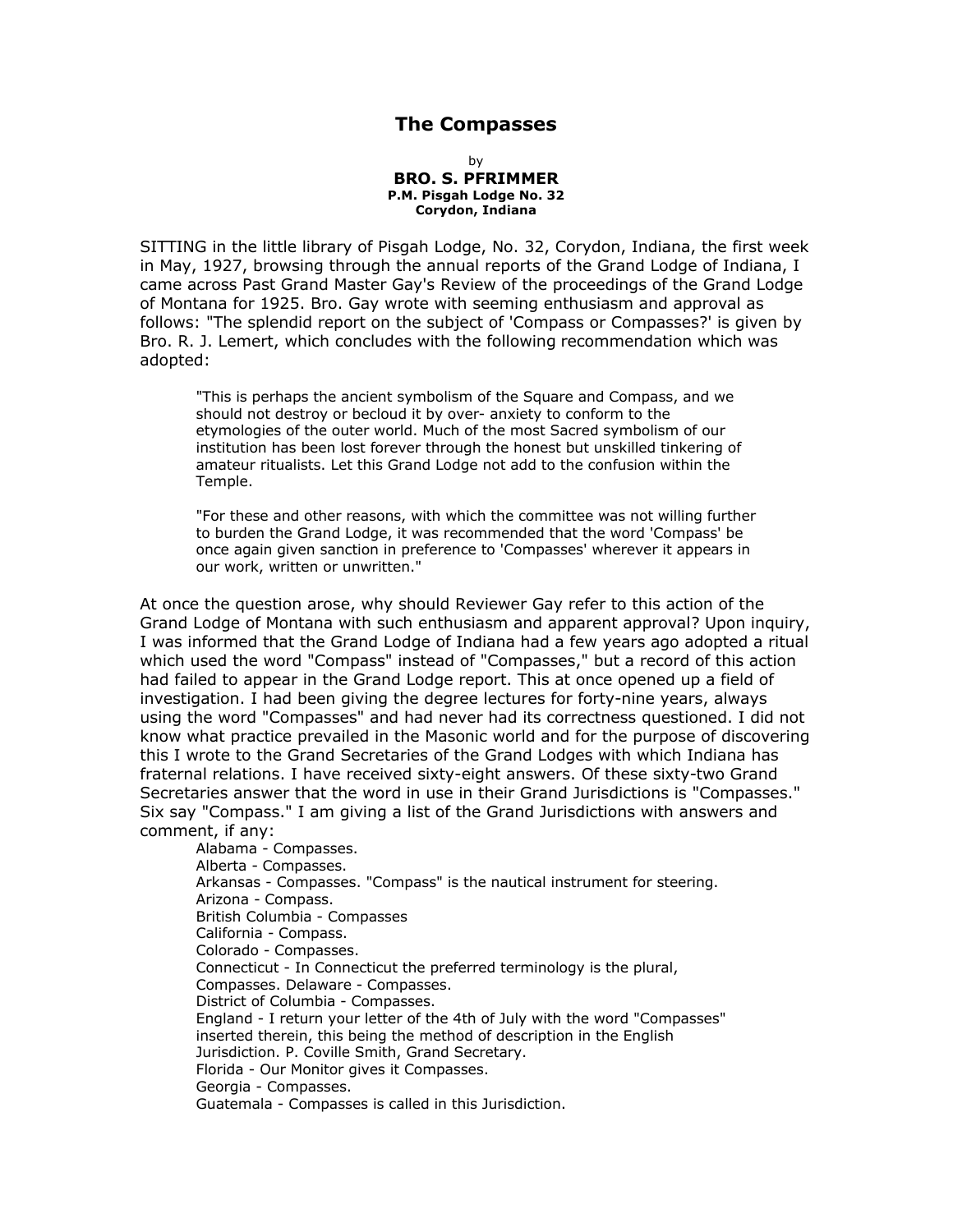Idaho - Compasses. Iowa - Compass. Ireland - In reply to yours of the 29th ultimo, the Masonic Emblem referred to is known under the Irish constitution as the Compasses. H. C. Shellard, Grand Secretary. Illinois - Compasses. Kansas - Compasses. Kentucky - Compasses. Louisiana - Compasses. Maine - Compasses. Manitoba - Compasses. Maryland - Compasses. Massachusetts - Compasses. Michigan - Compasses. Minnesota - Compass. I am well aware that the best authorities sanction the word "Compasses", and I am personally of the opinion that the same is the only correct designation. Missouri - Compasses (Monitor). Mississippi - Compasses. Montana - Compass. Nebraska - Compass. Although the authorities seem to be nearly all against us. Nevada - Compasses. New Brunswick - Compasses. New Hampshire - Compasses. New Jersey - Compasses. New Mexico - Compasses (Monitor). New South Wales - Compasses. New York - Compasses. New Zealand - Compasses. North Carolina - Compasses. North Dakota - Compasses. Nova Scotia - Compasses. Ontario - Compasses. Ohio - Compasses. Past Grand Master Belt, Chairman of the Ritual Committee for Ohio, in answering the question "Compasses" says, "I never heard any other from anywhere on earth." Oklahoma - Compasses Oregon - Compasses always in all work. Pennsylvania - Compasses. Prince Edward Island - Compasses. Quebec - we invariably give it in the plural, Compasses, as distinctive from a Mariner's compass. Queensland - Compasses. Rhode Island - Compasses. Saskatchewan - Compasses. Scotland - Compasses. South Australia - Compasses. The great Oxford dictionary supports this usage. South Carolina - Compasses. South Dakota - Compasses Tasmania - Compasses. Tennessee - Compasses. Texas - Compasses. Utah - Compasses. Vermont - Compasses. Victoria - Compasses. Virginia - Compasses, never Compass. Washington - Compasses. Western Australia - Compasses.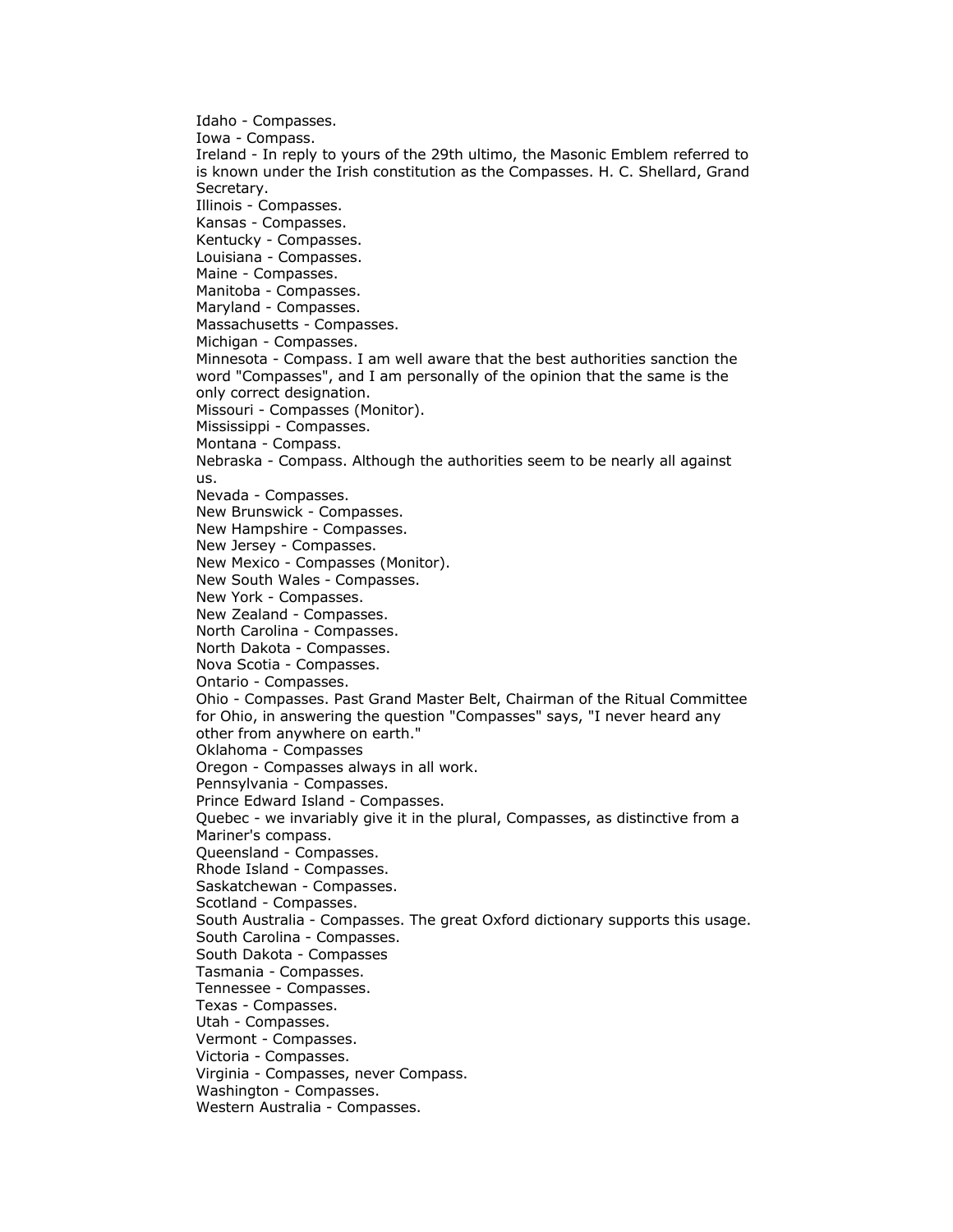West Virginia - Compasses. Wisconsin - Compasses. Wyoming - Compasses.

After completing this survey, the compiler turned his attention to Masonic dictionaries and encyclopaedias.

The first volume of Oliver's Universal Masonic Library (30 volumes) is a Masonic Dictionary. In this dictionary, the word "Compasses" only is used, and this seems to be true in all of Dr. Oliver's writings, so far as I have been able to discover.

Albert G. Mackey, in his monumental work, Encyclopaedia of Freemasonry, seems invariably to use the word "Compasses." The following quotations from this work are given under the heading:

COMPASSES. As in Operative Masonry the Compasses are used for the admeasurement of the architect's plans, and to enable him to give those just proportions which will ensure beauty, as well as stability to his work; so, in Speculative Masonry, is this important implement symbolic of that even tenor of deportment, that true standard of rectitude which alone can bestow happiness here and felicity hereafter. Hence, are the compasses the most prominent emblem of virtue, the true and only measure of a Mason's life and conduct.

## And under

SQUARE AND COMPASSES: These two symbols have been so long and so universally combined to teach us, as says an early ritual, "to square our actions and to keep them within due bounds," they are so seldom seen apart but are so kept together either as two great lights, or as a jewel worn once by the Master of the Lodge, now by the Past Master.

## Again, we find this:

The Bible, square and compasses are technically said to constitute the furniture of a lodge.

## And also:

GREATER LIGHTS: The Bible, and the Square and Compasses.

Bro. William L. Boyden's Little Masonic Dictionary says, COMPASSES: one of the most prominent of the emblems of Masonry. SQUARE AND COMPASSES: the badge of the fraternity. The furniture of a lodge, the Bible, Square and Compasses. GREAT LIGHTS: the Bible, Square and Compasses.

Bro. Charles H. Merz, author and editor of the Sandusky Masonic Bulletin, in his unique book, Ask Me, Brother, says the furnishings of a lodge are The Holy Bible, Square and Compasses.

## And again:

The word "Compass" may be used only to indicate the cardinal points; as a geometrical instrument, the word in Masonry is always "Compasses."

One of the important products of Masonic learning in the last century was Bro. Mitchell's Common Law of Masonry, and in an inserted Dictionary of Masonic terms uses the word "Compasses" only.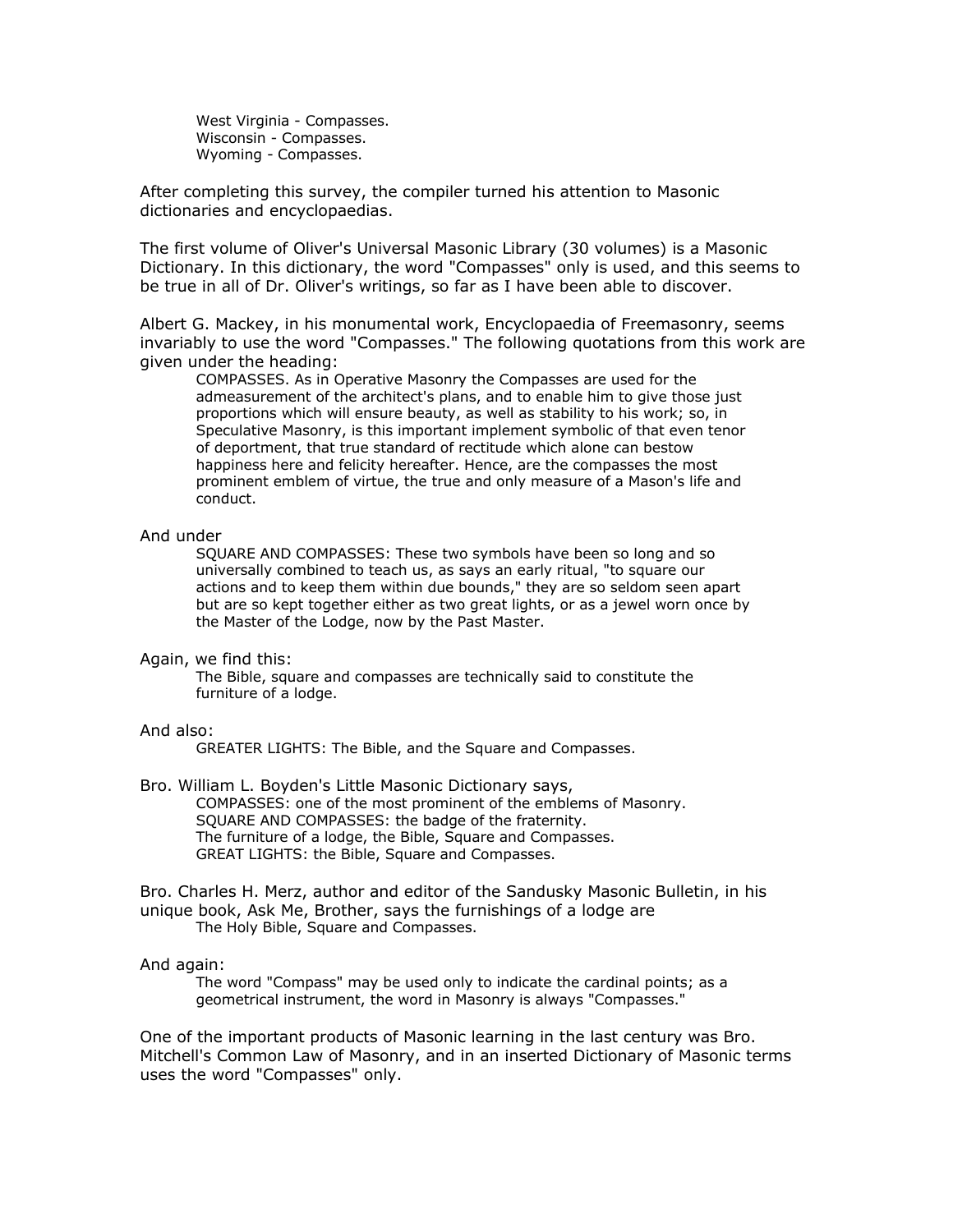A letter from the Grand Librarian of the Grand Lodge of England, the oldest Grand Lodge in the world, says:

In reply to your letter, the use of the word "Compasses" (in the plural) by Freemasons of the English Constitution is in no way a use peculiar only to the Craft. It is the proper English designation of this particular instrument used by many professions and trades besides its symbolic employment by Freemasons. The word "Compasses" is, however, really an abbreviation, for colloquial conveniences of the full name which is "a pair of Compasses", just as the word "Scissors" describes, for shortness sake, a "pair of Scissors", another instrument which like the Compasses consists of more than one distinct part and so may rightly be denominated in the plural.

The Secretary of Grand Master's Lodge, No. 1, in the jurisdiction of the Grand Lodge of England, says:

So far as my observation and research have gone the word "Compasses" is always used and not "Compass."

The Secretary of St. John's Lodge, No. 1, Boston, Massachusetts, reputed to be the oldest lodge in America, writes that they use the word "Compasses" and he presumes they have always done so.

Bro. Lionel Vibert, Editor of Miscellanea Latomorum and Past Master of Quatuor Coronati Lodge, says:

The facts are pretty clear. Compass in the singular means for us the Mariner's compass. The emblem is the Compasses.

We now turn to "the etymologies of the outer world." Chamber's Encyclopaedia has: COMPASS, Mariner's is the name given to the instrument by which sailors are enabled to steer their course on the ocean and out of sight of land.

Much more is given, but no reference to the mathematical instrument.

#### And then says,

COMPASSES, instrument for transferring and marking off distances, or for drawing circles. etc.

The International Encyclopaedia has four pages devoted to "Compass" - not once referring to the mathematical instrument And follows this with

COMPASSES, a mathematical instrument for transferring or marking off distances (and for this purpose often called "dividers") or for drawing circles. The common compasses or dividers are composed of two rods or legs joined together by a pivot joint at one end and pointed at the other.

The Encyclopaedia Americana says:

COMPASS, MARINER'S: an instrument to ascertain directions at sea by means of the attraction of the earth for a movable magnet or a set of magnets.

Considerable space is given to a discussion of the subject, but no reference is made to the geometrical instrument. But this is followed by another heading: COMPASSES: mathematical instrument used for describing circles, measuring lines, etc.

The Funk and Wagnall's Standard Encyclopaedia says:

COMPASS or Mariner's compass, a magnetic instrument used to indicate the direction of a ship with respect to the magnetic N. and S. line.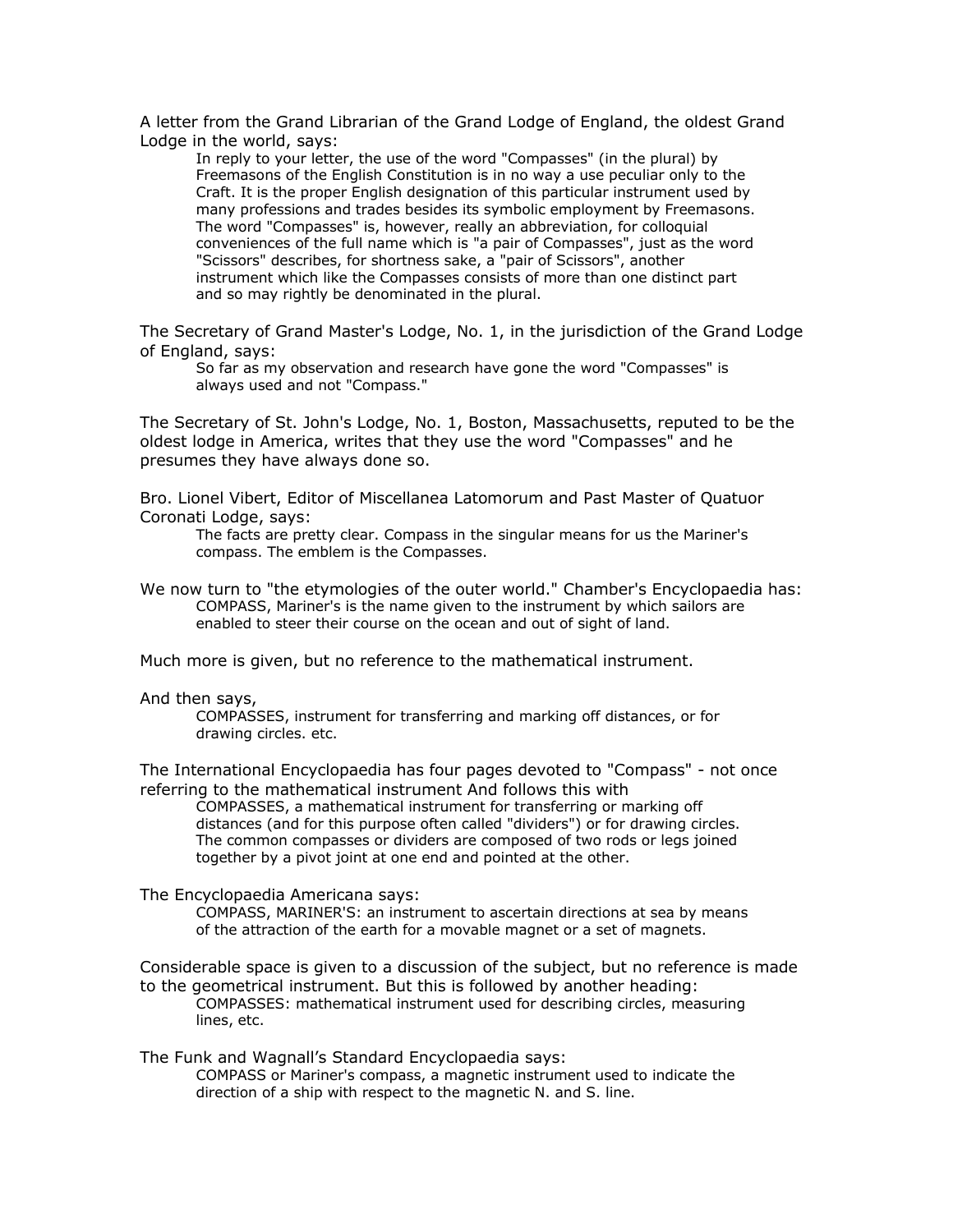This discussion continues for four columns. No reference is made to the architectural instrument.

Then comes:

COMPASSES, instruments for transferring and marking off distances or for drawing circles, etc.

The following letter was written to the Editor of the Standard Dictionary: Under the word "Compass" in the Standard Dictionary, you provide for thirteen definitions. You use twelve of them in defining things other than the mathematical instrument. After the number 7, you say, "see Compasses." And then in regular alphabetical order you say, "Compasses, noun, plural. An instrument consisting of two branches or legs, etc."

Are we not justified in concluding that you mean that "compasses" is one of the few nouns that have no singular? Chamber International, Funk and Wagnall's, The Americana, Mackey's (Masonic) Encyclopaedias, as well as Oliver's (Masonic) dictionary, all confirm this view. While Webster's, the Century and Stormonth's dictionaries practically do so.

I shall be greatly obliged to you for a reply.

To which the Editor replied:

Yes, compasses and scissors are words in the same class. "Compass" singular has a totally different meaning.

The Century Dictionary defines "Compass" under 10 headings. Under number 8, it says:

A mathematical instrument for describing circles or for measuring figures, distances between two points, etc.; commonly plural. Compasses consist of two pointed legs, etc. and then quotes Milton -

"In his hand He took the Golden Compasses, prepared In God's eternal store, to circumscribe This Universe and all created things."

Webster's Dictionary devotes 10 headings to the definition of "Compass." Nine of them refer to other things than the geometrical instrument. After number 8 it says:

8 (usually plural). An instrument for describing circles transferring measurements, consisting in its simple form of two pointed branches or legs, joined at the top by a pivot; called also pair of compasses. Compasses have generally one pen or pencil point, those with two sharp metal points for measuring are specifically called dividers.

Then in regular alphabetical order comes this:

COMPASSES, noun, plural. An instrument for describing curves, measuring, etc.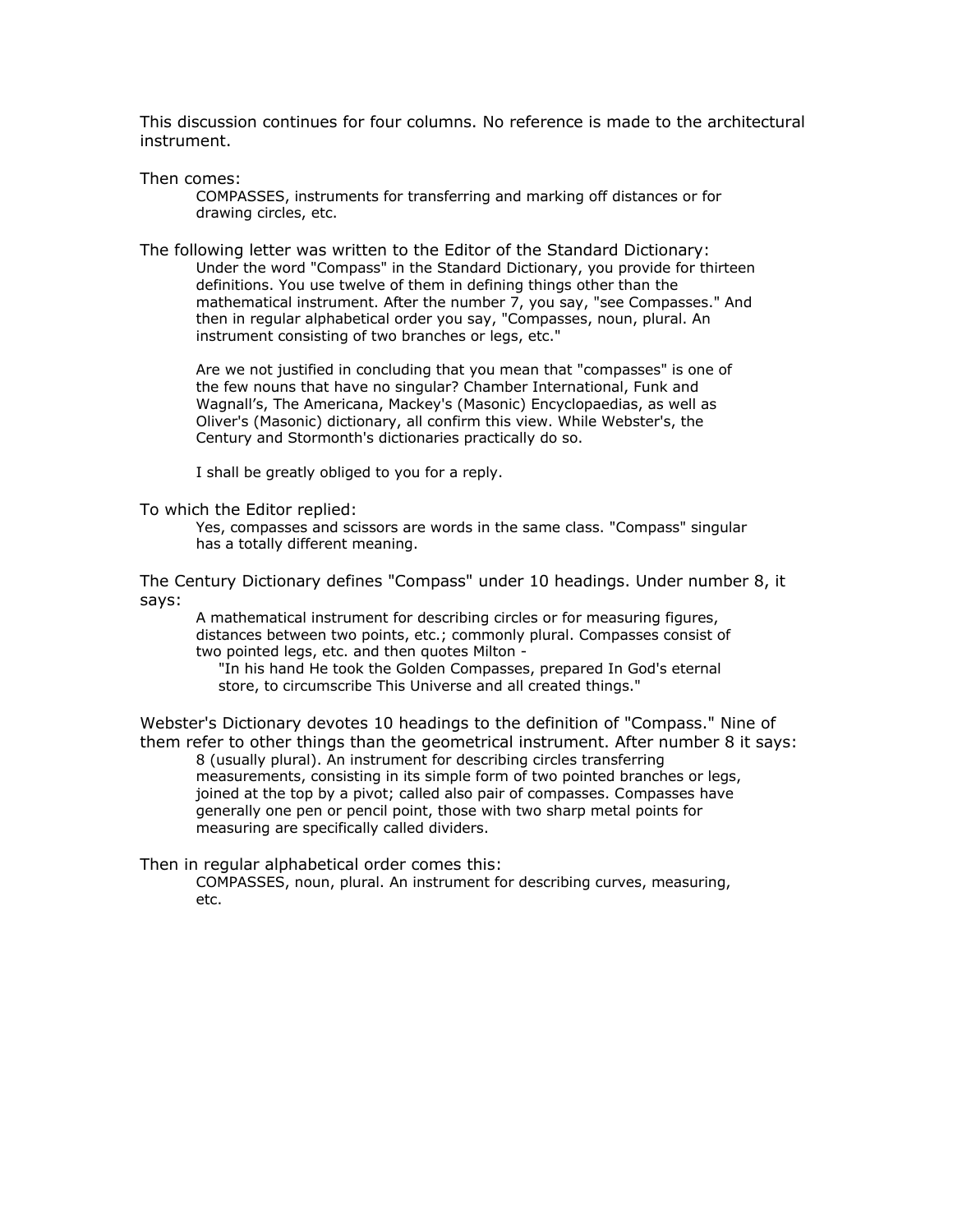# GEOMETRY OR MASONRY, ORIGINALLY SYNONYMOUS TERMS

Bro. H. L. Haywood's pamphlet, The Walrus and the Carpenter, which is included in the Dollar Masonic Library, gives us a glimpse of the mathematics of Masonry. Writing of the Forty- seventh problem of Euclid and its reputed discoverer, the Great Pythagoras, Bro. Haywood says:

There is more substantial evidence to show that he founded a School of mathematics to make special studies of the righted- angled triangles. That theorem which showed up in Euclid as the forty-seventh proposition was attributed to him - in itself sufficient to establish ever enduring fame for any man. This proposition, you will recall holds that the sum of the squares of the two shorter sides of a right-angled triangle is equal to the square of the hypotenuse. For ages before Pythagoras the Egyptians had known on the basis of a rule of thumb that any triangle, the sides of which are in units of 3, 4, and 5 is a right-angled triangle; it is possible that Pythagoras generalized this into his own theorem.

The importance of this theorem in the history of mathematics, and even in the history of exact thinking in general, cannot be exaggerated. "No proposition in the whole of mathematics has had such a distinguished history," writes Bertrand Russell one of the greatest of all living mathematicians. "Everything in geometry, and subsequently in physics, has been derived from it by successive generalizations."

This problem at once becomes intensely interesting, and important to every Master Mason. The symbolism of Masonry being so closely connected with the mathematical sciences, I wrote to the Department of Mathematics of a number of Universities and Colleges asking what name they applied to the geometrical instrument used in describing circles. Here is the result so far as obtained:

Amherst College - Compasses. University of Arizona - A pair of Compasses. A pair of Dividers. This is not a magnetic Compass. University of Arkansas - Compasses. Birmingham-Southern University - Compasses. Brown University - Compasses. Cambridge (England) University - Compasses. University of California - Either but Compasses more common. Chicago University - Dividers or Compasses Columbia University - This is known as Compasses, i.e., an instrument often called Compass, but "Compasses" is scientifically correct, the magnetic needle, a circle or space being a Compass. The above is also referred to often as a pair of Compasses. University of Colorado - Plural drawing instrument for measuring, describing circles, etc. (Webster). Connecticut Agricultural College - Compasses. Dartmouth University - Compasses. University of Delaware - Compasses. Compare the word scissors. Earlham College - Compasses. George Washington University - Compasses. See Funk & Wagnall's, or any other good dictionary. J. T. Erwin. University of Georgia - Compasses. R. P. Stephen. Hanover College - Usually plural. Howard Payne University - Dividers University of Illinois - Pair of Compasses. Not Compass. Indiana University - Compasses. Indiana Central University - Compasses. Iowa State University - Dividers or Compasses.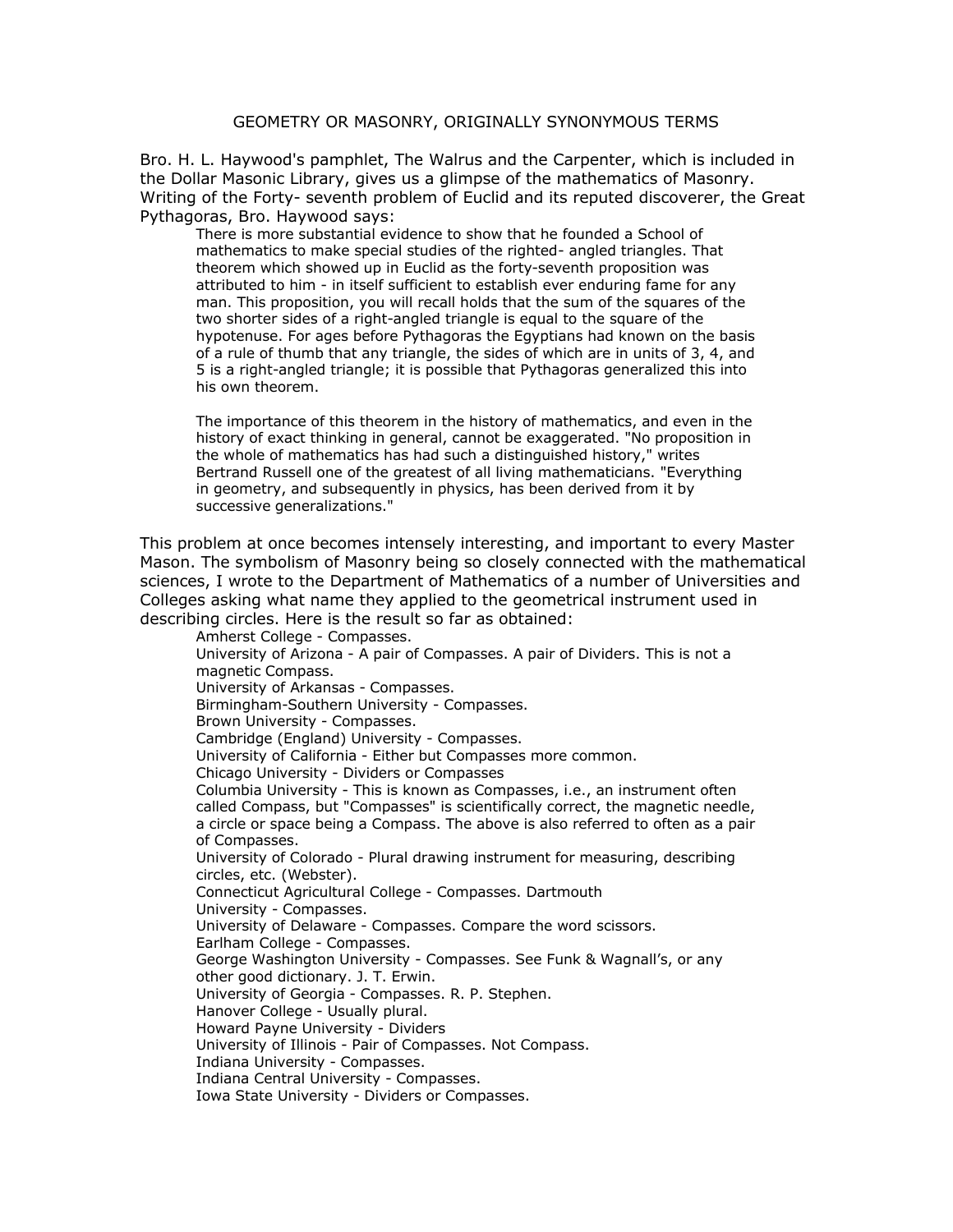University of Kansas - Compasses. University of Kentucky - Compasses. University of Maine - Compasses. University of Manitoba - A pair of Compasses. U. S. Military Academy - Pair of Compasses or Compasses. Massachusetts Institute of Technology - Compasses. University of Michigan - I prefer the plural Compasses, or a pair of Compasses. University of Minnesota - This looks like a pair of Compasses. University of Missouri - Compasses. University of Montana - Compasses. See dictionary. U.S. Naval Academy - Compasses. (See Webster.) University of Nebraska - Compasses. University of Nevada - Compasses. University of North Dakota - Compasses. University of Notre Dame - An instrument used in drawing, for describing arcs, circles, etc., is called "Compasses". An instrument used in surveying, for determining courses and directions from a magnetic needle is called "Compass". Oakland City College - Compasses. Oberlin College - The term applied to the above is Compasses or a pair of Compasses. Ohio State University - Compasses. University of Oklahoma - Compasses. University of Oregon - Compasses University of Pennsylvania - Pair of Compasses. Princeton University - Compasses (or Dividers). Purdue University - If used in drawing, "a pair of Compasses". If used in measuring, "a pair of Dividers". Rollins College - Compasses. Rose Polytechnic Institute - Compasses. University of South Carolina - Compass University of Southern California - Compasses. University of Tennessee - Compasses. University of Utah - Compasses. Taylor University - Compasses. University of Vermont - Compasses. University of Virginia - Compasses. Wabash College - I would call the above "Compasses" or "a pair of Compasses." University of Washington - Compasses is technically correct. I prefer the term "a pair of Compasses". Western Reserve University - Compasses. West Virginia University - A pair of Dividers or Compasses. Wyoming University - (Pair of) Compasses. Yale University - Pair of Compasses or Dividers.

DIVIDERS is given in dictionaries and by mathematicians as synonymous with COMPASSES.

The following excerpts are taken from Brothers and Builders, Bro. Joseph Fort Newton, and will form a fitting conclusion to this article:

### **THE HOLY BIBLE**

Upon the Altar of every Masonic Lodge, supporting the Square and Compasses, lies the Holy Bible. The old, familiar Book, so beloved by so many generations, is our volume of Sacred Law and a Great Light in Masonry. The Bible opens when the Lodge opens; it closes when the Lodge closes. No Lodge can transact its own business, much less initiate candidates into its mysteries unless the Book of the Holy Law lies open upon its Altar. Thus the book of the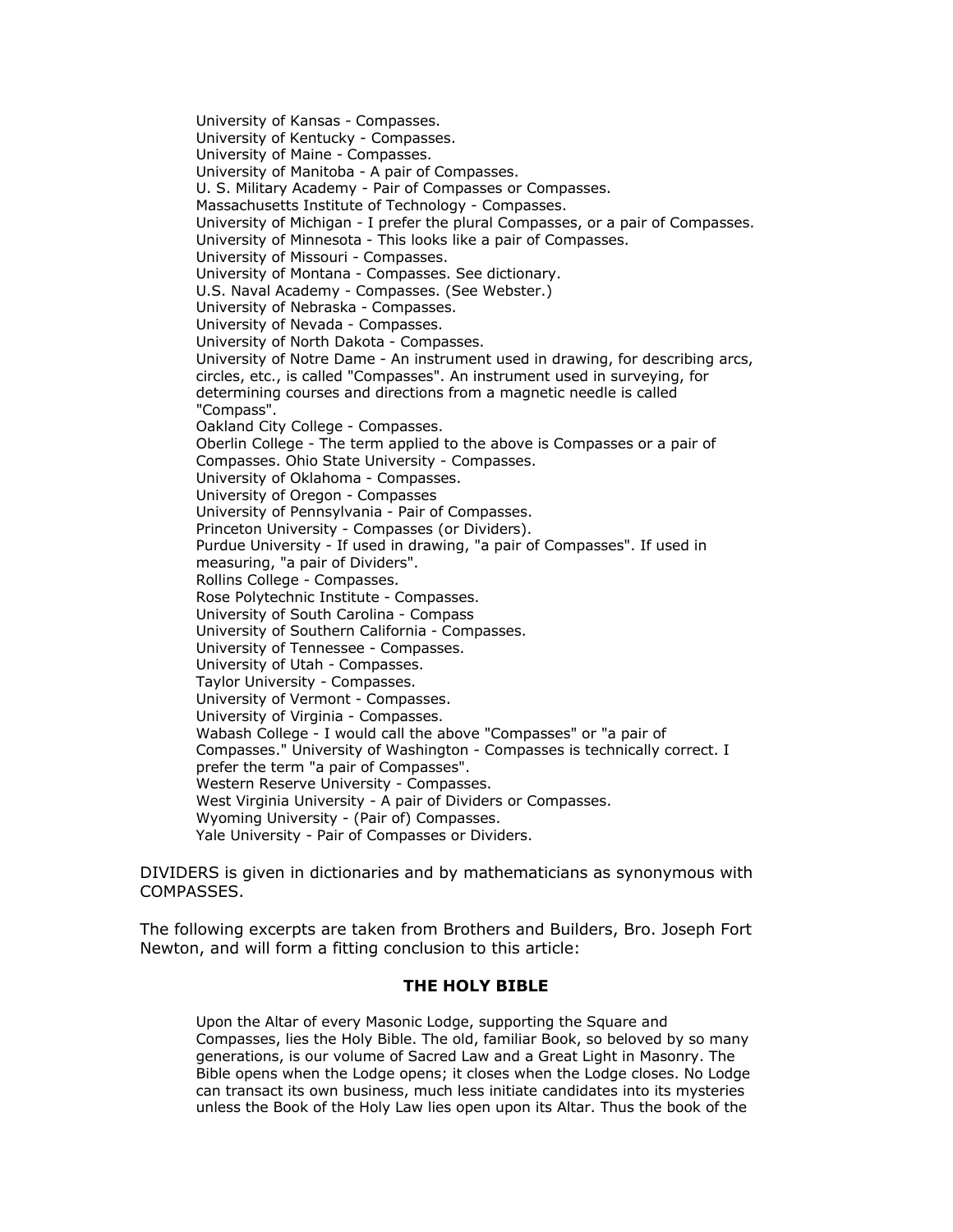Will of God rules the Lodge in its labours, as the Sun rules the day, making its work a worship.

# **THE SQUARE**

The Holy Bible lies open upon the Altar of Masonry, and upon the Bible lie the Square and Compasses. They are the three Great Lights of the Lodge, at once its Divine warrant and its chief working tools. They are symbols of Revelation, Righteousness, and Redemption, teaching us that by walking in the light of Truth, and obeying the law of Right, the Divine in man wins victory over the earthly. How to live is the one important matter, and he will seek far without finding a wiser way than that shown us by the Great Lights of the Lodge.

The Square and Compasses are the oldest, the simplest, and the most universal symbols of Masonry. All the world over, whether as a sign on a building or a badge worn by a brother, even the profane know them to be emblems of our ancient Craft. Some years ago, when a business firm tried to adopt the Square and Compasses as a trade-mark, the Patent Office refused permission, on the ground, as the decision said, that "there can be no doubt that this device, so commonly worn and employed by Masons, has an established mystic significance, universally recognized as existing; whether comprehended by all or not, is not material to this issue." They belong to us, alike by the associations of history and the tongue of common report.

Nearly everywhere in our Ritual, as in the public mind, the Square and Compasses are seen together. If not interlocked they are seldom far apart, and the one suggests the other. And that is as it should be, because the things they symbolize are interwoven In the old days when the earth was thought to be flat and square, the Square was the emblem of the Earth, and later, of the earthly element in man. As the sky is an are or a circle, the implement which describes a Circle became the symbol of the heavenly, or skyey spirit in man. Thus, the tools of the builder became the emblems of the thoughts of the thinker- and nothing in Masonry is more impressive than the slow elevation of the Compasses above the Square in the progress of the degrees. The whole meaning and task of life is there, for such as have eyes to see.

### **THE COMPASSES**

In our study of the Square we saw that it is nearly always linked with the Compasses, and these old emblems, joined with the Holy Bible, are the Great Lights of the Craft. If the Lodge is an "Oblong Square" and built upon the Square (as the earth was thought to be in olden time), over it arches the Sky, which is a circle. Thus, Earth and Heaven are brought together in the Lodge the earth where man goes forth to his labor, and the Heaven to which he aspires. In other words, the light of the Revelation and the law of Nature are like the two points of the Compasses within which our life is set under a canopy of Sun and Stars.